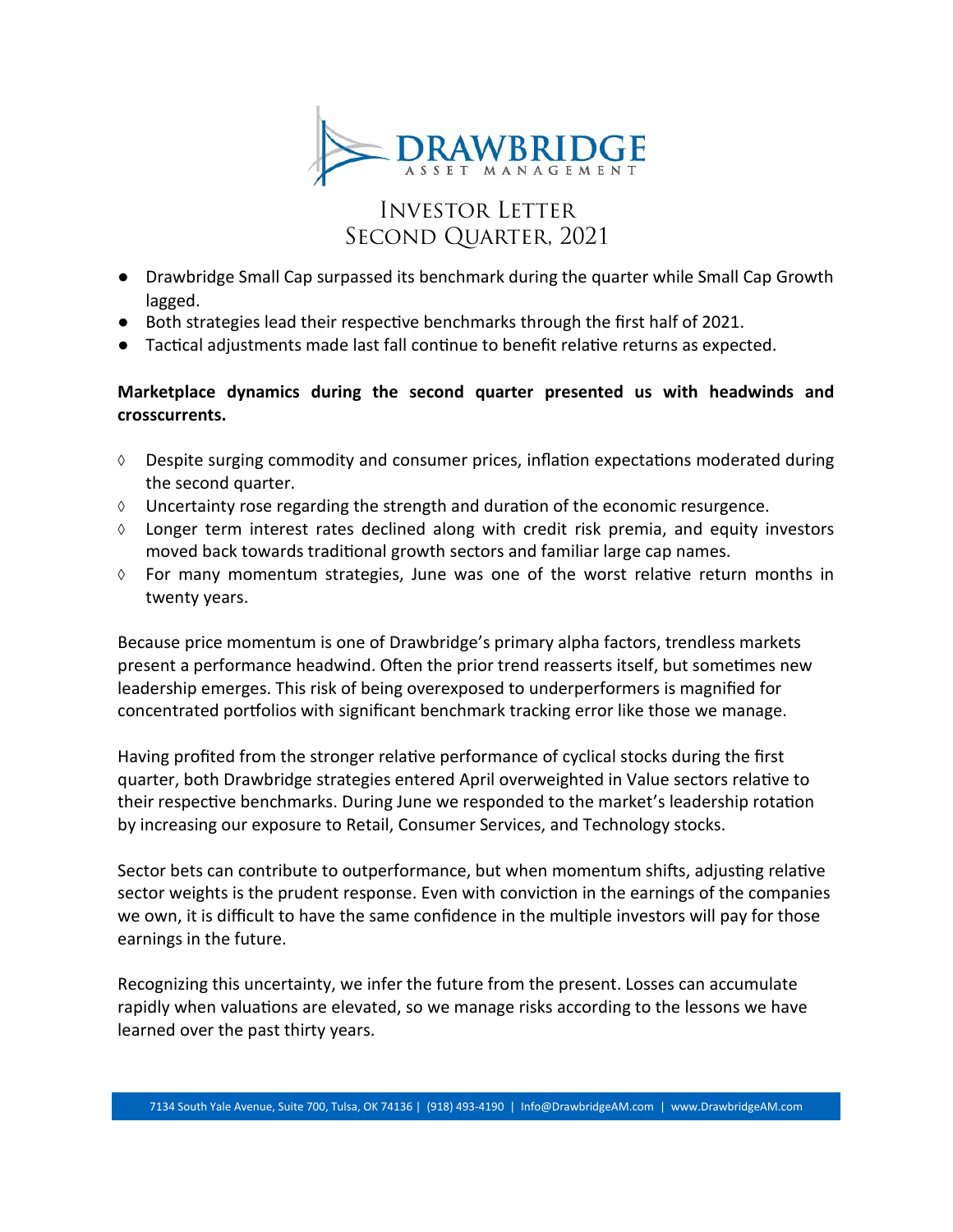**The tactical adjustments we implemented late last year to accept greater risks have been serving us well.** One change was to relax our low turnover target, which enabled us to manage risk more effectively by selling holdings with deteriorating performance. This enabled a second, more significant enhancement of placing more weight on a stock's near-term return potential (and momentum) without losing sight of the longer-term outlook. This expanded our set of attractive stocks without compromising our investment criteria.

|  | <b>US Small Cap Growth</b> |  |
|--|----------------------------|--|
|  |                            |  |

During the second quarter Drawbridge Small Cap Growth returned (0.3%) before fees, trailing the 3.9% gain of its benchmark. Its year-todate return of 16.5% leads the benchmark's 9.0% gain.

|                                   | Q <sub>2</sub> | 1 Year | $3$ Year <sup>3</sup> | $5$ Year <sup>3</sup> | Inception <sup>3</sup> |
|-----------------------------------|----------------|--------|-----------------------|-----------------------|------------------------|
| Drawbridge SCG - Gross            | (0.3)          | 26.0   | 9.1                   | 13.0                  | 12.2                   |
| Drawbridge SCG - Net <sup>1</sup> | (0.6)          | 24.6   | 7.8                   | 11.6                  | 10.8                   |
| SCG - Net of 48bp <sup>2</sup>    | (0.4)          | 25.4   | 8.6                   | 12.5                  | 11.7                   |
| Russell 2000 Growth               | 3.9            | 51.4   | 15.9                  | 18.8                  | 16.6                   |
| S&P 600 Growth                    | 3.8            | 57.5   | 13.2                  | 16.9                  | 16.1                   |

The strongest contributor to the quarter's gains was retailer Dick's Sporting Goods (DKS), followed by Bonanza Creek Energy (BCEI) and PDC Energy (PDCE). Energy was the portfolio's top contributing sector. The largest detractor from Q2 performance was Ultra Clean Holdings (UCTT), a provider of semiconductor manufacturing equipment. Two airline stocks, Spirit Airlines (SAVE) and Mesa Air Group (MESA), also hurt returns, as did real estate platform eXp World Holdings (EXPI).

The robust US economic rebound produced widespread accelerating earnings growth. We entered the quarter overweighted in Financials, Energy, Materials, and Industrials because price momentum had been stronger in these more economically sensitive cyclical sectors. Market sentiment turned more cautious on the strength and duration of above-trend growth, and we adjusted our holdings to reflect the resulting rotation from cyclicals towards more traditional growth sectors. We increased exposure to Retail, Consumer Services and Health Technology stocks and sold positions in Finance, Transportation and Producer Manufacturing.

## **US Small Cap**

Drawbridge Small Cap outpaced its benchmark again in the second quarter, with a gross return of 8.8% versus 4.3%, bringing its year-to-date return to 23.9% versus 17.5% for the index.

|                                  | Q2  | 1 Year |      | 3 Year <sup>3</sup> Inception <sup>3</sup> |
|----------------------------------|-----|--------|------|--------------------------------------------|
| Drawbridge SC - Gross            | 8.8 | 37.5   | 9.3  | 14.1                                       |
| Drawbridge SC - Net <sup>1</sup> | 8.6 | 36.4   | 8.3  | 13.1                                       |
| SC - Net of 48bp <sup>2</sup>    | 8.7 | 36.9   | 8.8  | 13.5                                       |
| Russell 2000                     | 4.3 | 62.0   | 13.5 | 14.5                                       |
| S&P 600                          | 4.5 | 67.4   | 12.2 | 14.2                                       |

7134 South Yale Avenue, Suite 700, Tulsa, OK 74136 | (918) 493-4190 | In-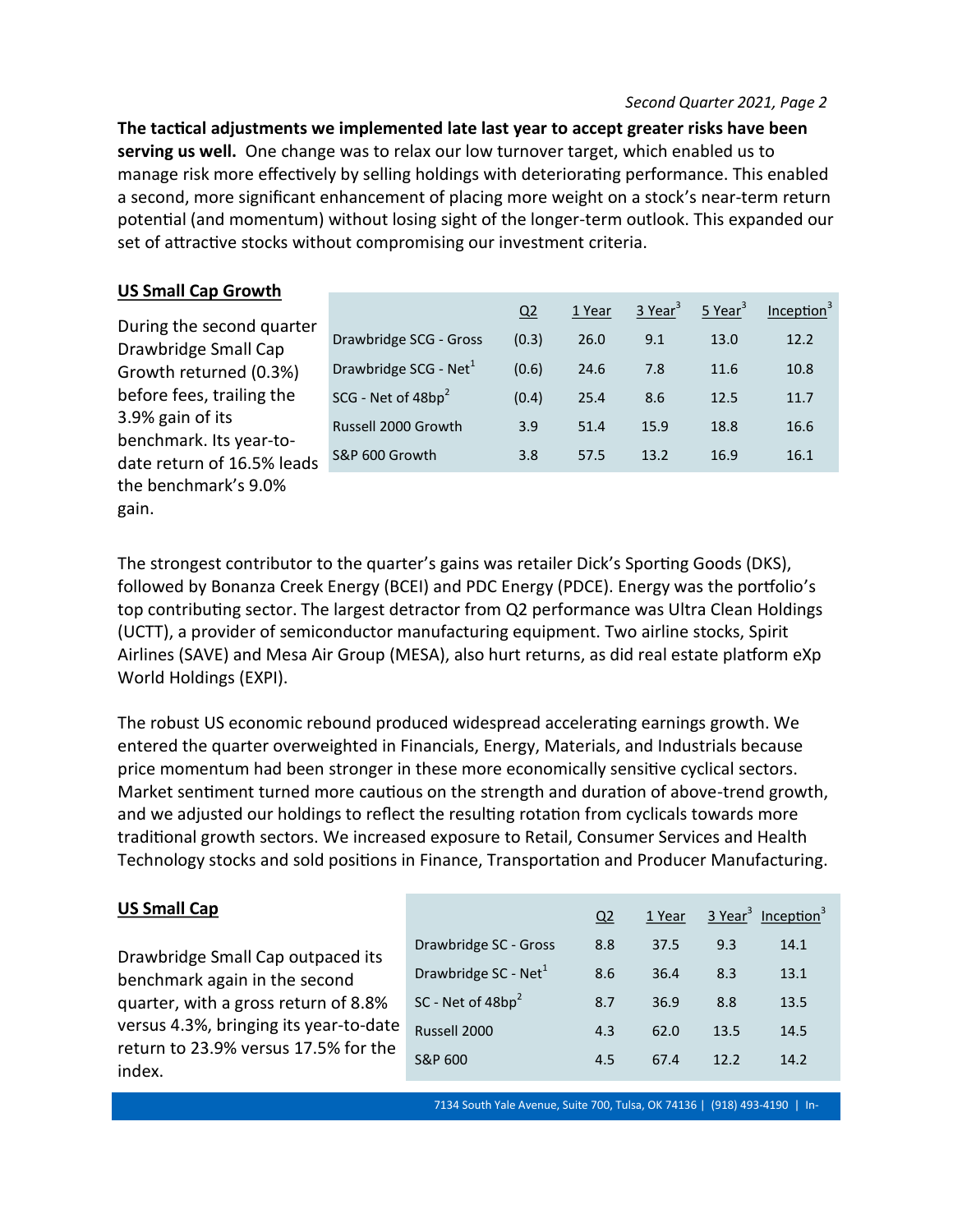#### *Second Quarter 2021, Page 3*

The Energy sector was the most significant contributor to the quarter's gains, led by Callon Petroleum (CPE) and Matador Resources (MTDR). The second largest contribution came from Financial stocks, where the standout was Santander Consumer USA (SC). Dick's Sporting Goods (DKS) led the contribution from a strong Retail Trade sector.

The largest detractors in the quarter were eXp World Holdings (EXPI) and Rent-A-Center (RCII), but losses were minimal. In fact, the gains from our two top contributors alone more than offset the impact of all positions that declined during the quarter.

Sector adjustments followed a similar pattern to Small Cap Growth. We decreased weights in Finance and Producer Manufacturing, and increased exposure to Consumer Services and Electronic Technology.

#### **Looking Ahead**

The Drawbridge investment process has never required economic forecasts, but we do monitor macro developments for emerging risks and opportunities for our portfolios. Last year's global shock and recovery are without precedent, which has led to greater than usual uncertainty.

Although stocks seem overdue for a pullback, any serious market selloff would probably require:

- The prospect of falling earnings, possibly in a recession; or
- Materially higher interest rates; or
- An unforeseeable exogenous crisis.

We think the most significant event for equities during the second quarter may have been the June Fed meeting. As confidence in the "transitory" nature of inflation was being tested, the Fed gave no sign of reducing the current pace of monetary easing, but also signaled that interest rates might rise sooner and faster than markets had been expecting. Investors seemed to like what they heard, believing that central banks will raise rates by just enough to hold inflation in check, but not so much as to throttle the economy. Long rates have declined since that meeting and equity indices have reached record highs.

One cautionary note is the recent narrowing of market leadership. During June's streak of new highs for the S&P 500, barely 50% of issues were trading above their 50-day moving averages. This is the lowest reading at a new high since 1999. More stocks need to participate, or indices will struggle.